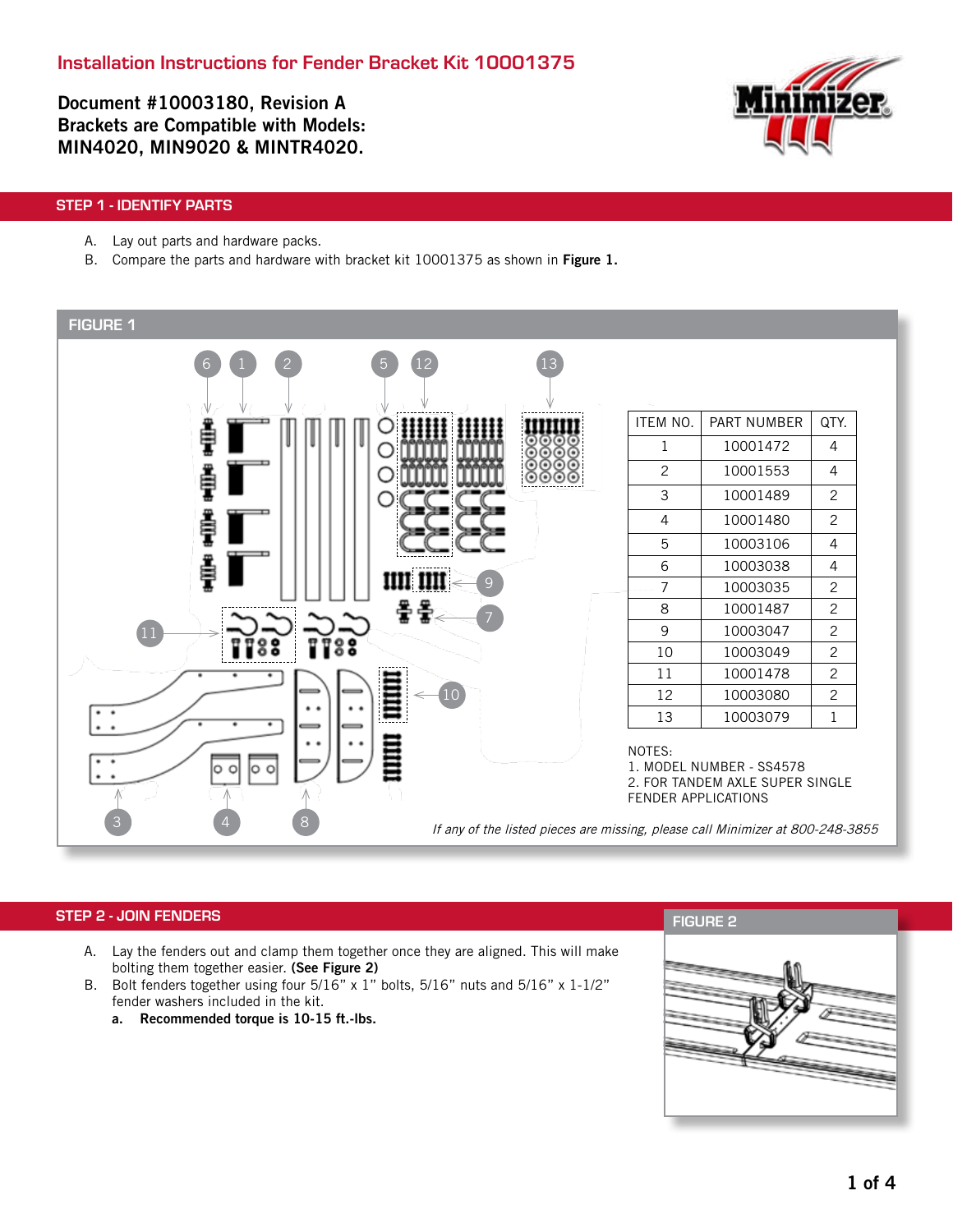#### STEP 3 - DETERMINE SIZE OF SPACERS AND POSITION FENDERS

- A. Confirm the total suspension travel distance. This is used to determine the clearance required between the fender and the tire.
	- a. For air suspension systems, dump the air bags and confirm it is the lowest point of travel.
		- i. Understand that some air suspension designs may cause the wheels to roll closer to the fender (roll forward) as the

suspension deflates. In order to make sure the fenders are centered on the tires, test the suspension in the inflated and deflated positions to determine the best positioning so that the fenders are centered over the tires in the inflated position.

- ii. For air suspensions with travel exceeding 6", a travel stop may need to be installed to reduce required clearance between the fenders and tires. This will also improve alignment and 5th wheel plate clearance. (Please call Minimizer @ 800-248-3855 for questions regarding this issue).
- b. For spring systems, measure the distance between the spring assembly and the bump stops on the frame and record the measurement.
- B. Place the fenders on spacer blocks above the tires.
	- a. In most applications 1.5" of tire clearance is best. The goal is to ensure the fender does not rub the tire.
		- i. The minimum clearance recommended is  $\frac{3}{4}$ " above the maximum travel point of the suspension system.
	- b. For an air suspension system, place a  $\frac{3}{4}$ " to 1.5" thick board on top of the tires after the air is released from the airbags. (See Figure 3) FIGURE 5
	- c. For spring suspensions use spacer material that is ¾" to 1.5" thicker than the measurement recorded above.
- C. For trucks with air suspension, raise and lower the suspension to confirm the clearance between the fenders and wheels and that the fenders will be centered front to rear when the air suspension is inflated.

#### STEP 4 - POSITION BRACKETS

- A. With the fenders in position, mark and test fit the brackets where they will attach to the frame.
- B. If possible, use existing bolt holes in the frame to attach.

Tip: It is common for the front bracket to align with the existing quarter fender holes.

- C. If possible, position the mounting brackets low on the fender so they are no more than 15" from the bottom. (See Figure 4)
	- a. Brackets mounted 8-12" from the bottom is optimal.
	- b. The goal is to reduce the risk of the leading edge of the fender from blowing back against the tire during high wind.

Tip: If the front fender bracket is mounted higher than 15", refer to the link below for further suggestions on adding additional support. http://www.minimizer.com/instructions.html

#### NOTES:

- Round spacers are supplied to hold the (10001472) swivel bracket away from the frame when needed. In some cases, frame components may interfere with the required bracket location and require a spacer. (See Figure 5)
- USE SPACERS ONLY WHEN NECESSARY! The ideal installation is to mount the (10001472) swivel bracket directly to the frame using no spacers.
- If using the mounting hole inside the pipe of the swivel bracket, the excess flat steel maybe trimmed off to provide a cleaner look.
- D. Attach the (10001489) poly arms to the (10001480) metal brackets using four 5/16" x 1-1/4" bolts. (See Figure 6)

## FIGURE 3









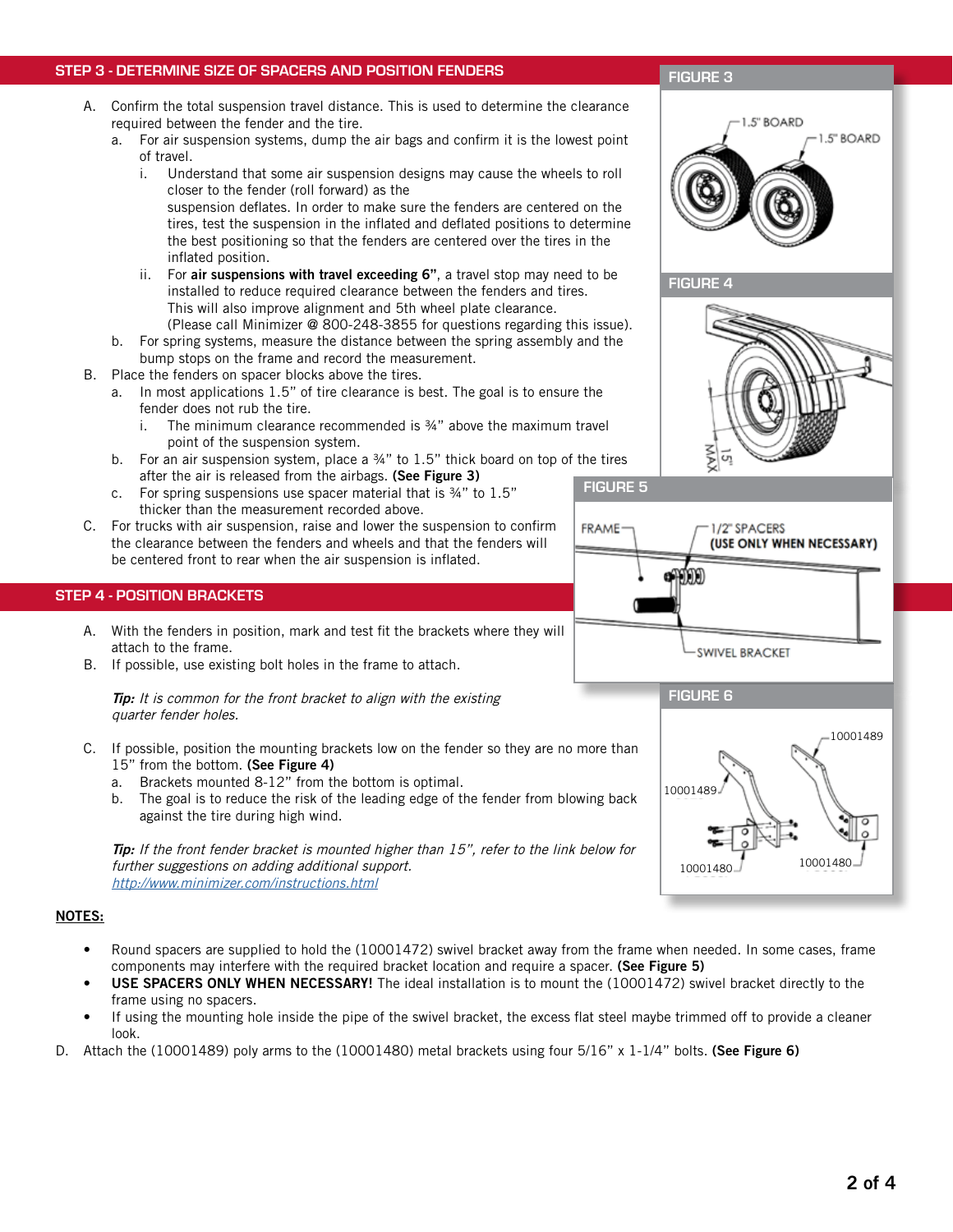### IMPORTANT INFORMATION:

- Assemble a left and right-hand arm assembly as shown in Figure 6.
- The bolt head MUST be located on the metal plate side. If not, the serration on the bottom of the bolt head will damage the poly arm.
- Tighten from the bolt head side so the nut does not spin on the poly arm.
- If the locknut is ever loosened after it has been tightened it is highly recommended to replace the locknut.
- Recommended torque is 10-15 ft.-lbs.

### CAUTION: Overtightening hardware will damage the poly arm and could cause it to fail.

### STEP 5 - ATTACH BRACKETS TO TRUCK FRAME

- A. Install the center bracket as close to the end of the fender as possible. If possible, use existing bolt holes in the frame to attach. Either hole in the bracket may be used. (See Figure 7)
	- a. It is possible to remove any existing frame bolt and replace it with the supplied bolt in the bracket kit.
	- b. Recommended torque is 160-170 ft.-lbs.
- B. Once the front bracket is in position with the fender, tighten the 5/8" x 4-1/2" bolt that goes through the (10001472) swivel bracket to attach the swivel securely to the frame. (See Figure 8)
	- a. Recommended torque is 160-170 ft-lbs.

### STEP 6 - ASSEMBLE BRACKETS

- A. Slide the (10001478) stainless clamp over the (10001472) swivel bracket followed by the (10001553) stainless tube.
	- a. Make sure the slot on the (10001553) stainless tube is facing down towards the ground.
- B. The (10001553) stainless tube should be fully seated on the (10001472) swivel bracket.
- C. Position the stainless clamp 1/4" away from the end of the stainless tube.
- D. Tighten the (10001478) stainless clamp using the 5/8" x 2-1/4" bolt provided in the kit.
	- a. Recommended torque is 30 ft-lbs. OVER-TIGHTENING THE CLAMP WILL CAUSE THE CLAMP TO LOOSEN OVER TIME.
		- i. Figure 10 shows an example of over-tightening the clamp. Figure 11 shows an example of a properly tightened clamp. For further details, refer to the link below. https://www.youtube.com/watch?v=IB4apbSEckI&t=13s
- E. Place the (10003106A) poly end cap into the end of the stainless tube.
	- (See Figure 9)



### FIGURE 8



### FIGURE 9







FIGURE 11 - COF